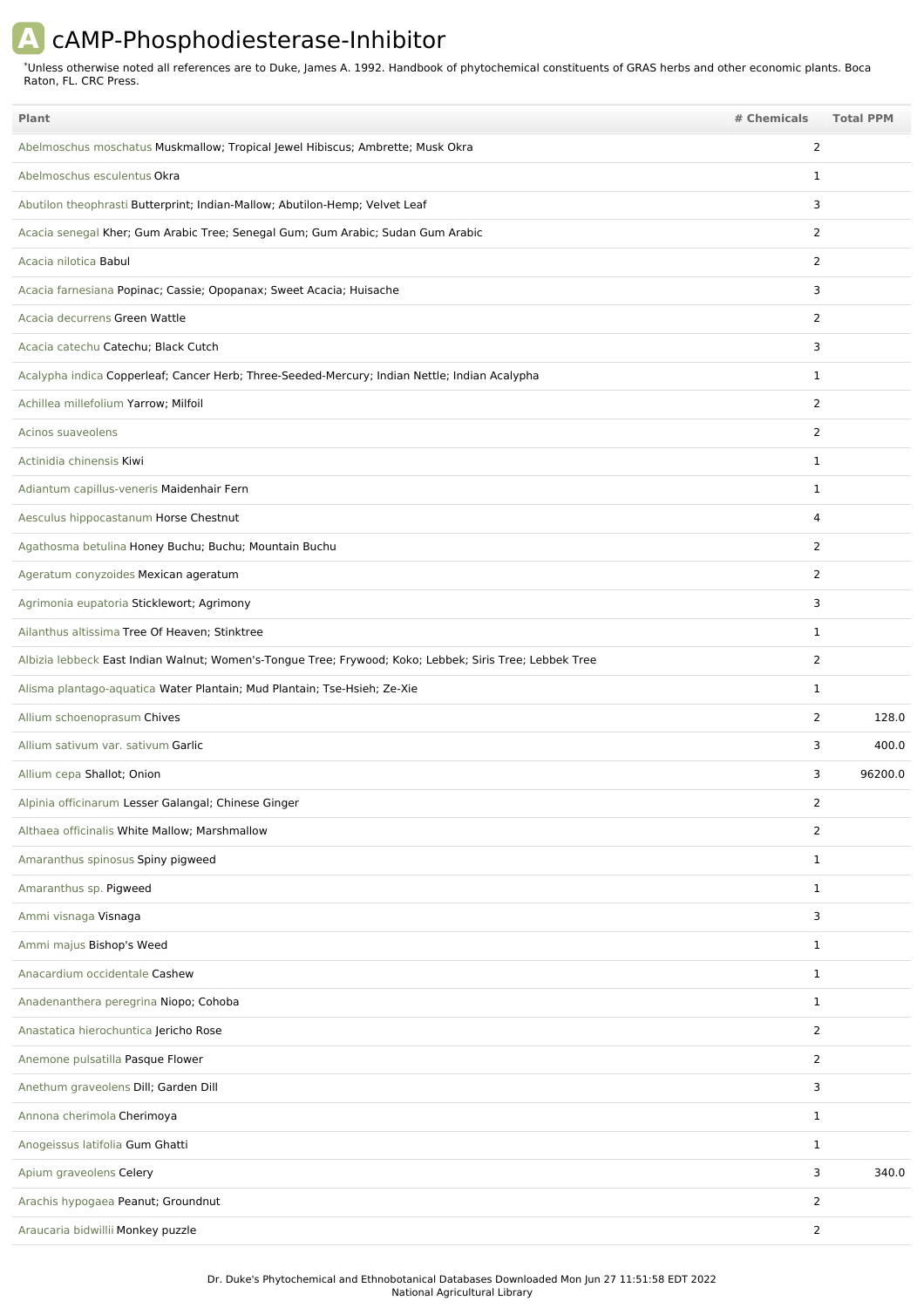| Plant                                                                                                                                                               | # Chemicals    | <b>Total PPM</b> |
|---------------------------------------------------------------------------------------------------------------------------------------------------------------------|----------------|------------------|
| Arctium lappa Gobo; Great Burdock; Burdock                                                                                                                          | $\mathbf{1}$   |                  |
| Arctostaphylos uva-ursi Bearberry; Uva Ursi                                                                                                                         | 2              |                  |
| Ardisia japonica Marlberry                                                                                                                                          | 1              |                  |
| Armoracia rusticana Horseradish                                                                                                                                     | 2              |                  |
| Artemisia vulgaris Mugwort                                                                                                                                          | 1              |                  |
| Artemisia dracunculus Tarragon                                                                                                                                      | 3              | 1261.0           |
| Artemisia annua Annual Wormwood (GRIN); Sweet Annie; Sweet Wormwood (GRIN); Qinghao; Annual Mugwort (GRIN)                                                          | 2              |                  |
| Artemisia absinthium Wormwood                                                                                                                                       | 1              |                  |
| Artemisia abrotanum Southernwood                                                                                                                                    | 1              |                  |
| Artocarpus altilis Breadfruit                                                                                                                                       | $\mathbf{1}$   |                  |
| Asimina triloba Pawpaw                                                                                                                                              | 1              |                  |
| Aspalathus linearis Rooibos; Kaffree Tea; Red Bush Tea                                                                                                              | 4              |                  |
| Asparagus officinalis Asparagus                                                                                                                                     | 3              |                  |
| Astragalus membranaceus Huang Qi; Huang-Chi                                                                                                                         | 2              |                  |
| Avena sativa Oats                                                                                                                                                   | 1              | 620.0            |
| Azadirachta indica Neem                                                                                                                                             | 3              | 6000.0           |
| Barosma betulina Buchu                                                                                                                                              | 1              |                  |
| Basella alba Vinespinach                                                                                                                                            | 1              |                  |
| Belamcanda chinensis Shenan; Maravilla (Sp.); Leopardenblume (Ger.); Mariposa (Sp.); Leopard Lily; Iris Tigre (Fr.); Blackberry<br>Lily                             | 1              |                  |
| Berberis vulgaris Barberry                                                                                                                                          | 3              |                  |
| Beta vulgaris Sugar Beet; Beet; Beetroot; Garden Beet                                                                                                               | 2              |                  |
| Borago officinalis Beeplant; Talewort; Beebread; Borage                                                                                                             | $\overline{2}$ |                  |
| Brassica oleracea var. sabellica I. Kitchen Kale; Curly Kale; Kale; Scotch Kale                                                                                     | 2              | 126.0            |
| Brassica oleracea var. italica Purple Cauliflower; Winter Broccoli; Calabrese; Heading Broccoli; Sprouting Broccoli; Cape Broccoli;<br>Asparagus Broccoli; Broccoli | 3              |                  |
| Brassica oleracea var. gemmifera Brussel-Sprout; Brussels-Sprouts                                                                                                   | 2              | 90.0             |
| Brassica oleracea var. capitata I. White Cabbage; Cabbage; Red Cabbage                                                                                              | $\overline{2}$ | 800.0            |
| Brassica oleracea var. botrytis I. Cauliflower                                                                                                                      | 3              | 72.0             |
| Brassica oleracea Kohlrabi                                                                                                                                          | 2              | 200.0            |
| Caesalpinia pulcherrima Bird Of Paradise                                                                                                                            | $\overline{2}$ |                  |
| Calendula officinalis Calendula; Pot-Marigold                                                                                                                       | 3              |                  |
| Camellia sinensis Tea                                                                                                                                               | 9              | 332688.0         |
| Camellia japonica Kamelie (Ger.); Common Camellia; Japanese Tea; Rose du Japon (Fr.); Camelia (Sp.); Tsubaki (Jap.); Camellia;<br>Camelia (Fr., Port.)              | $\mathbf{1}$   |                  |
| Camptotheca acuminata Happy Tree                                                                                                                                    | 1              |                  |
| Cannabis sativa Marihuana; Marijuana; Hemp; Indian Hemp                                                                                                             | 1              |                  |
| Capparis spinosa Caper; Caperbush                                                                                                                                   | 2              |                  |
| Capsella bursa-pastoris Shepherd's Purse                                                                                                                            | 1              |                  |
| Capsicum frutescens Hot Pepper; Chili; Red Chili; Tabasco; Cayenne; Spur Pepper                                                                                     | 3              | 126.0            |
| Capsicum annuum Cherry Pepper; Bell Pepper; Cone Pepper; Paprika; Green Pepper; Sweet Pepper                                                                        | 1              |                  |
| Carum carvi Caraway; Comino (Sp.); Carum; Kummel (Ger.); Comino de prado (Sp.)                                                                                      | $\overline{2}$ |                  |
| Castanea sativa European Chestnut                                                                                                                                   | $\overline{2}$ |                  |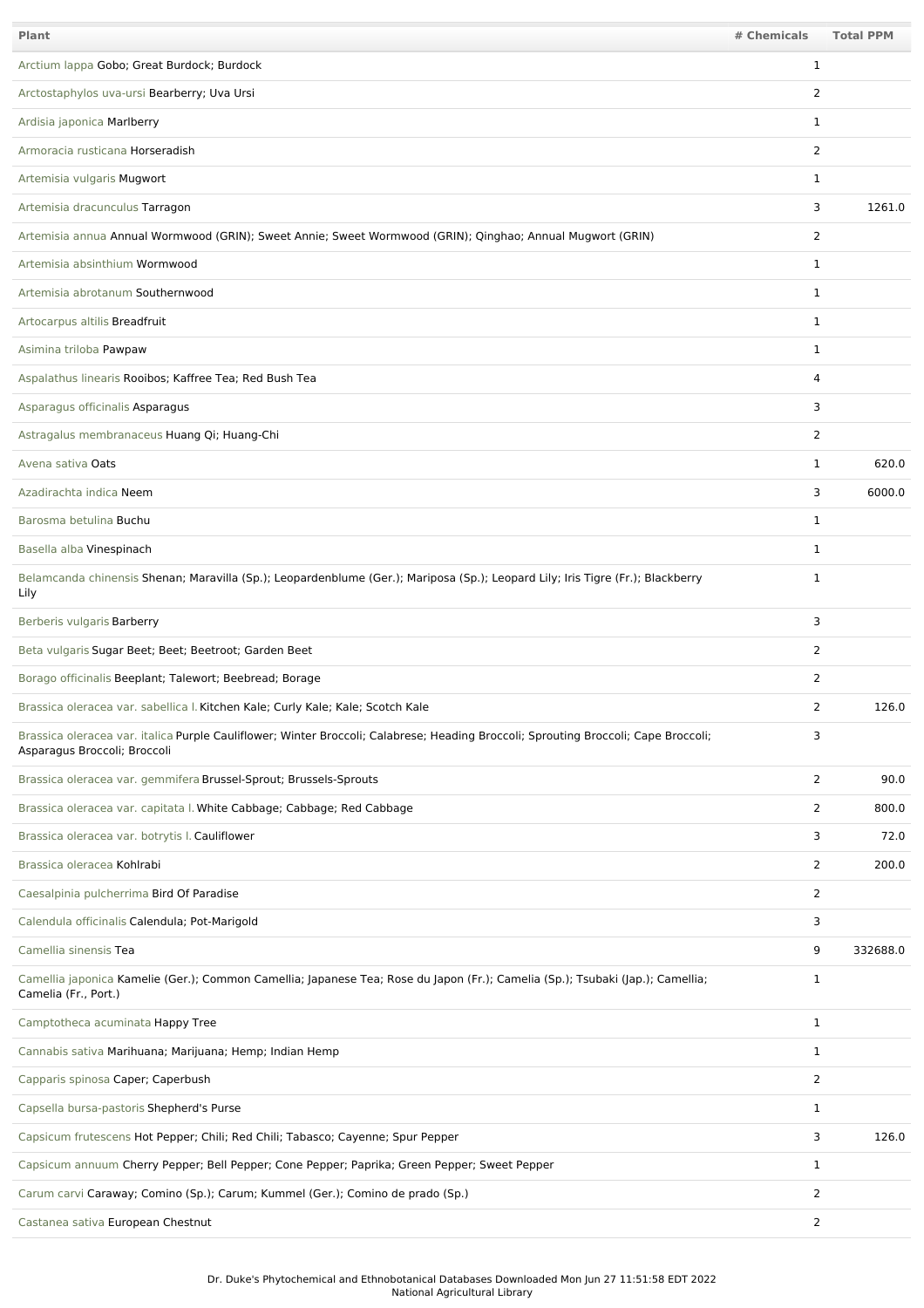| Plant                                                                                                                                                                                                                                                                                                                                                       | # Chemicals    | <b>Total PPM</b> |
|-------------------------------------------------------------------------------------------------------------------------------------------------------------------------------------------------------------------------------------------------------------------------------------------------------------------------------------------------------------|----------------|------------------|
| Catharanthus roseus Madagascar Periwinkle; Rosy Periwinkle                                                                                                                                                                                                                                                                                                  | $\overline{2}$ |                  |
| Cedrus deodora Deodar Cedar                                                                                                                                                                                                                                                                                                                                 | 1              |                  |
| Ceiba pentandra Silk-Cotton Tree; Kapok                                                                                                                                                                                                                                                                                                                     | $\overline{2}$ |                  |
| Centaurea cyanus Cornflower; Bachelor's Button                                                                                                                                                                                                                                                                                                              | $\overline{2}$ |                  |
| Centaurea calcitrapa Star-Thistle                                                                                                                                                                                                                                                                                                                           | 3              |                  |
| Centella asiatica Gotu Kola; Pennywort                                                                                                                                                                                                                                                                                                                      | $\overline{2}$ |                  |
| Ceratonia siliqua Locust Bean; Carob; St.John's-Bread                                                                                                                                                                                                                                                                                                       | $\overline{2}$ |                  |
| Chamaemelum nobile Garden Camomile; Roman Camomile; Perennial Camomile                                                                                                                                                                                                                                                                                      | 1              |                  |
| Chimaphila umbellata Pipsissewa; King's Cure                                                                                                                                                                                                                                                                                                                | 1              |                  |
| Cichorium intybus Witloof; Chicory; Succory                                                                                                                                                                                                                                                                                                                 | 3              |                  |
| Cichorium endivia Endive; Escarole                                                                                                                                                                                                                                                                                                                          | $\mathbf 1$    |                  |
| Cinnamomum sieboldii Japanese Cinnamon                                                                                                                                                                                                                                                                                                                      | $\mathbf{1}$   |                  |
| Cinnamomum camphora Camphor; Ho Leaf                                                                                                                                                                                                                                                                                                                        | $\overline{2}$ |                  |
| Cinnamomum aromaticum Cassia; Saigon Cinnamon; Canela de la China (Sp.); Chinese Cinnamon; Chinazimt (Ger.); China Junk<br>Cassia; Cannelier de Chine (Fr.); Chinese Cassia; Kashia-Keihi (Jap.); Canelle de Cochinchine (Fr.); Zimtcassie (Ger.); Chinesischer<br>Zimtbaum (Ger.); Cassia Lignea; Cassia Bark; Canelero chino (Sp.); Cannelier Casse (Fr.) | 1              |                  |
| Citrullus lanatus Watermelon                                                                                                                                                                                                                                                                                                                                | 1              |                  |
| Citrus sinensis Orange                                                                                                                                                                                                                                                                                                                                      | 4              | 121936.6         |
| Citrus paradisi Grapefruit                                                                                                                                                                                                                                                                                                                                  | 4              | 58.0             |
| Citrus limon Lemon                                                                                                                                                                                                                                                                                                                                          | $\overline{4}$ | 104.0            |
| Citrus aurantium Bitter Orange; Petitgrain                                                                                                                                                                                                                                                                                                                  | 1              |                  |
| Cnicus benedictus Blessed Thistle                                                                                                                                                                                                                                                                                                                           | $\overline{2}$ |                  |
| Coffea arabica Coffee                                                                                                                                                                                                                                                                                                                                       | 3              | 64038.0          |
| Cola acuminata Abata Cola                                                                                                                                                                                                                                                                                                                                   | 3              | 52000.0          |
| Commiphora wightii Guggul; Indian Bdellium-Tree                                                                                                                                                                                                                                                                                                             | 1              |                  |
| Consolida ajacis Larkspur                                                                                                                                                                                                                                                                                                                                   | 2              |                  |
| Convallaria majalis Lily-Of-The-Valley                                                                                                                                                                                                                                                                                                                      | $\mathbf{1}$   |                  |
| Coriandrum sativum Coriander; Chinese Parsley; Cilantro                                                                                                                                                                                                                                                                                                     | $\overline{2}$ |                  |
| Coriaria thymifolia Shanshi; Ground Toot                                                                                                                                                                                                                                                                                                                    | $\mathbf{1}$   |                  |
| Coriaria myrtifolia Mealy Tree                                                                                                                                                                                                                                                                                                                              | 1              |                  |
| Cornus mas Sorbet; Cornelian Cherry                                                                                                                                                                                                                                                                                                                         | 3              |                  |
| Cornus florida American Dogwood                                                                                                                                                                                                                                                                                                                             | $\overline{2}$ |                  |
| Corylus avellana European Filbert; European Hazel; Hazel; English Filbert; Cobnut                                                                                                                                                                                                                                                                           | $\overline{2}$ |                  |
| Crataegus rhipidophylla Hawthorn                                                                                                                                                                                                                                                                                                                            | 4              |                  |
| Crataegus pentagyna Hawthorn                                                                                                                                                                                                                                                                                                                                | 1              |                  |
| Crataegus monogyna English Hawthorn; Hawthorn                                                                                                                                                                                                                                                                                                               | 6              |                  |
| Crataegus laevigata Hawthorn; Woodland Hawthorn; English Hawthorn; Whitethorn                                                                                                                                                                                                                                                                               | 4              |                  |
| Crataegus cuneata Hawthorn                                                                                                                                                                                                                                                                                                                                  | $\mathbf{1}$   |                  |
| Crocus sativus Saffron                                                                                                                                                                                                                                                                                                                                      | $\overline{2}$ |                  |
| Croton lechleri Sangre de Dragon; Sangre de Drago; Sangre de Grado; Dragons Blood                                                                                                                                                                                                                                                                           | 1              |                  |
| Cucumis melo Persian Melon; Cantaloupe; Netted Melon; Melon; Nutmeg Melon; Muskmelon                                                                                                                                                                                                                                                                        | 1              |                  |
| Cucurbita pepo Pumpkin                                                                                                                                                                                                                                                                                                                                      | $\overline{2}$ |                  |
| Curcuma longa Turmeric; Indian Saffron                                                                                                                                                                                                                                                                                                                      | $\mathbf{1}$   |                  |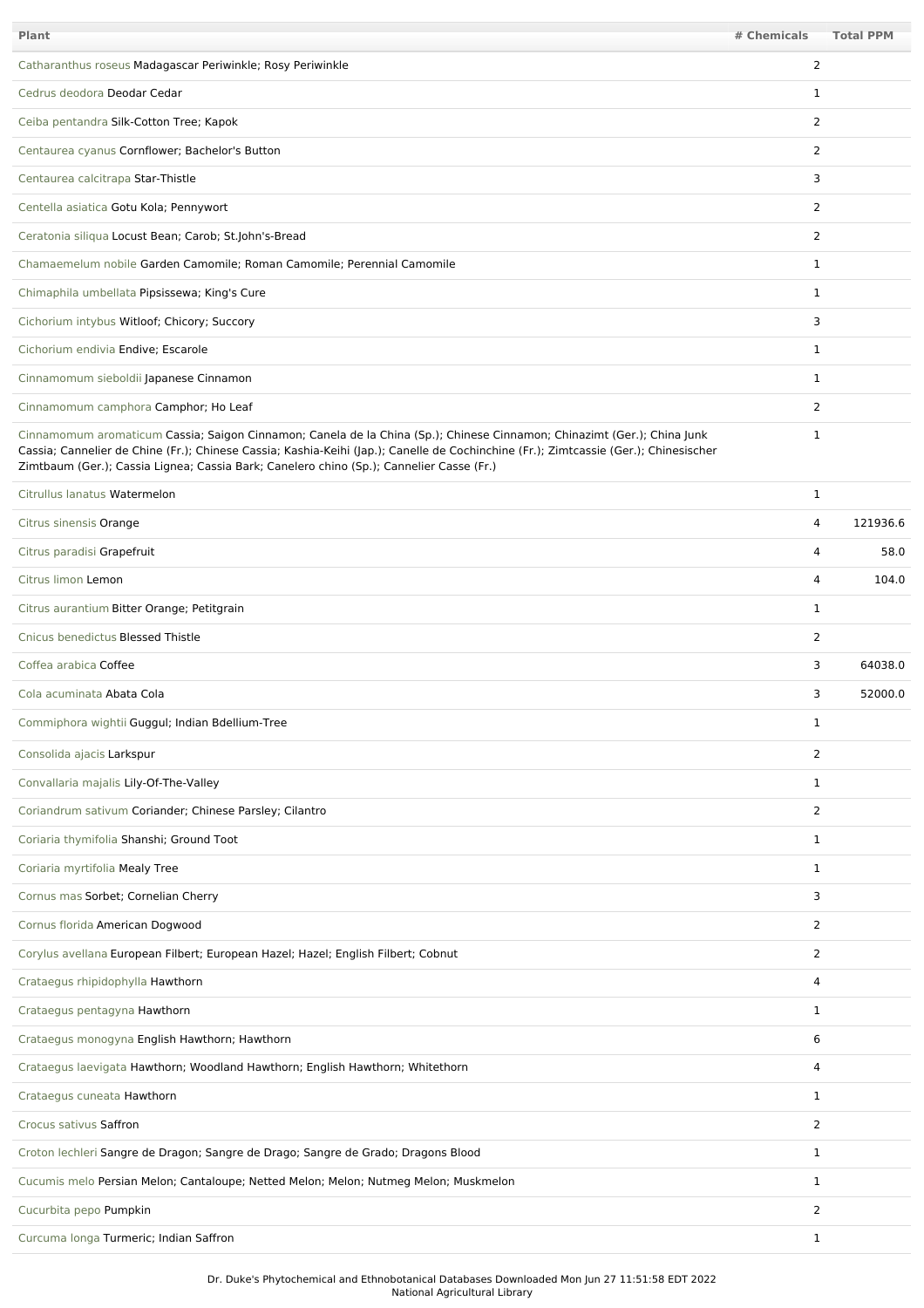| <b>Plant</b>                                                                                                                                      | # Chemicals    | <b>Total PPM</b> |
|---------------------------------------------------------------------------------------------------------------------------------------------------|----------------|------------------|
| Cuscuta reflexa Amarbel                                                                                                                           | $\mathbf{1}$   |                  |
| Cyamopsis tetragonoloba Cluster-Bean; Guar; Siam-Bean                                                                                             | 2              |                  |
| Cymbopogon citratus Lemongrass; West Indian Lemongrass                                                                                            | $\overline{2}$ |                  |
| Cynara cardunculus Artichoke                                                                                                                      | 3              |                  |
| Cytisus scoparius Scotch Broom                                                                                                                    | 3              |                  |
| Datura stramonium Jimsonweed                                                                                                                      | $\mathbf 1$    |                  |
| Daucus carota Carrot                                                                                                                              | 2              |                  |
| Dictamnus albus Burning Bush; Gas Plant; Gazelotu; Dittany; Akgiritotu                                                                            | 1              |                  |
| Diospyros virginiana American Persimmon                                                                                                           | $\overline{2}$ |                  |
| Dodonaea viscosa Hopwood                                                                                                                          | 3              |                  |
| Drimys winteri Winter's Bark                                                                                                                      | $\overline{2}$ |                  |
| Echinacea spp Echinacea; Coneflower                                                                                                               | 3              |                  |
| Echinacea purpurea Eastern Purple-Coneflower; Purple-Coneflower; Echinacea                                                                        | $\overline{2}$ |                  |
| Echinacea angustifolia Echinacea; Narrow Leaf Purple-Coneflower; Narrow Leaf Echinacea                                                            | $\overline{2}$ |                  |
| Elaeagnus angustifolia Russian Olive; Silver Berry                                                                                                | 2              |                  |
| Ephedra sinica Chinese Ephedra; Ma Huang                                                                                                          | $\mathbf{1}$   |                  |
| Equisetum arvense Horsetail; Field Horsetail                                                                                                      | 3              |                  |
| Eriobotrya japonica Loquat                                                                                                                        | 3              |                  |
| Erythroxylum novogranatense Coca                                                                                                                  | $\mathbf{1}$   | 10000.0          |
| Erythroxylum coca Coca                                                                                                                            | $\overline{2}$ | 10000.0          |
| Eschscholzia californica California Poppy                                                                                                         | $\mathbf{1}$   | 55000.0          |
| Eucalyptus macrorrhuncha                                                                                                                          | $\mathbf 1$    |                  |
| Eucalyptus globulus Eucalypt; Tasmanian Bluegum; Blue Gum                                                                                         | $\overline{4}$ |                  |
| Eucalyptus citriodora Spotted Gum; Citron-Scented Gum; Lemon-Scented Gum; Lemon Eucalyptus                                                        | 1              |                  |
| Eucommia ulmoides Du Zhong; Gutta-Percha Tree; Tu Chung                                                                                           | $\mathbf{1}$   |                  |
| Eupatorium perfoliatum Boneset                                                                                                                    | 3              |                  |
| Euphorbia pulcherrima Poinsettia                                                                                                                  | 1              |                  |
| Euphorbia lathyris Mole Plant; Caper Spurge                                                                                                       | $\overline{2}$ |                  |
| Euphorbia hirta Queensland Asthma Herb                                                                                                            | $\overline{2}$ |                  |
| Euphrasia officinalis Eyebright                                                                                                                   | 3              |                  |
| Fagopyrum esculentum Buckwheat                                                                                                                    | 5              | 468900.0         |
| Fallopia japonica Mexican Bamboo; Giant Knotweed; Japanese Knotweed; Hu-Zhang                                                                     | $\overline{2}$ |                  |
| Ficus carica Figuier Commun (Fr.); Echte Feige (Ger.); Figueira (Port.); Higuera Comun (Sp.); Fico (Ital.); Higo (Sp.); Feigenbaum<br>(Ger.); Fig | 3              | 15300.0          |
| Filipendula ulmaria Meadowsweet; Queen Of The Meadow                                                                                              | 3              |                  |
| Firmiana simplex Chinese Parasol                                                                                                                  | $\mathbf{1}$   |                  |
| Foeniculum vulgare Fennel                                                                                                                         | 3              |                  |
| Forsythia suspensa Lien-Chiao; Lian-Jiao                                                                                                          | $\overline{2}$ | 2000.0           |
| Fragaria spp Strawberry                                                                                                                           | $\overline{2}$ |                  |
| Frangula alnus Buckthorn                                                                                                                          | 1              |                  |
| Galega officinalis Galega; Goat's Rue                                                                                                             | 3              |                  |
| Genipa americana Genipap; Jagua                                                                                                                   | $\mathbf{1}$   |                  |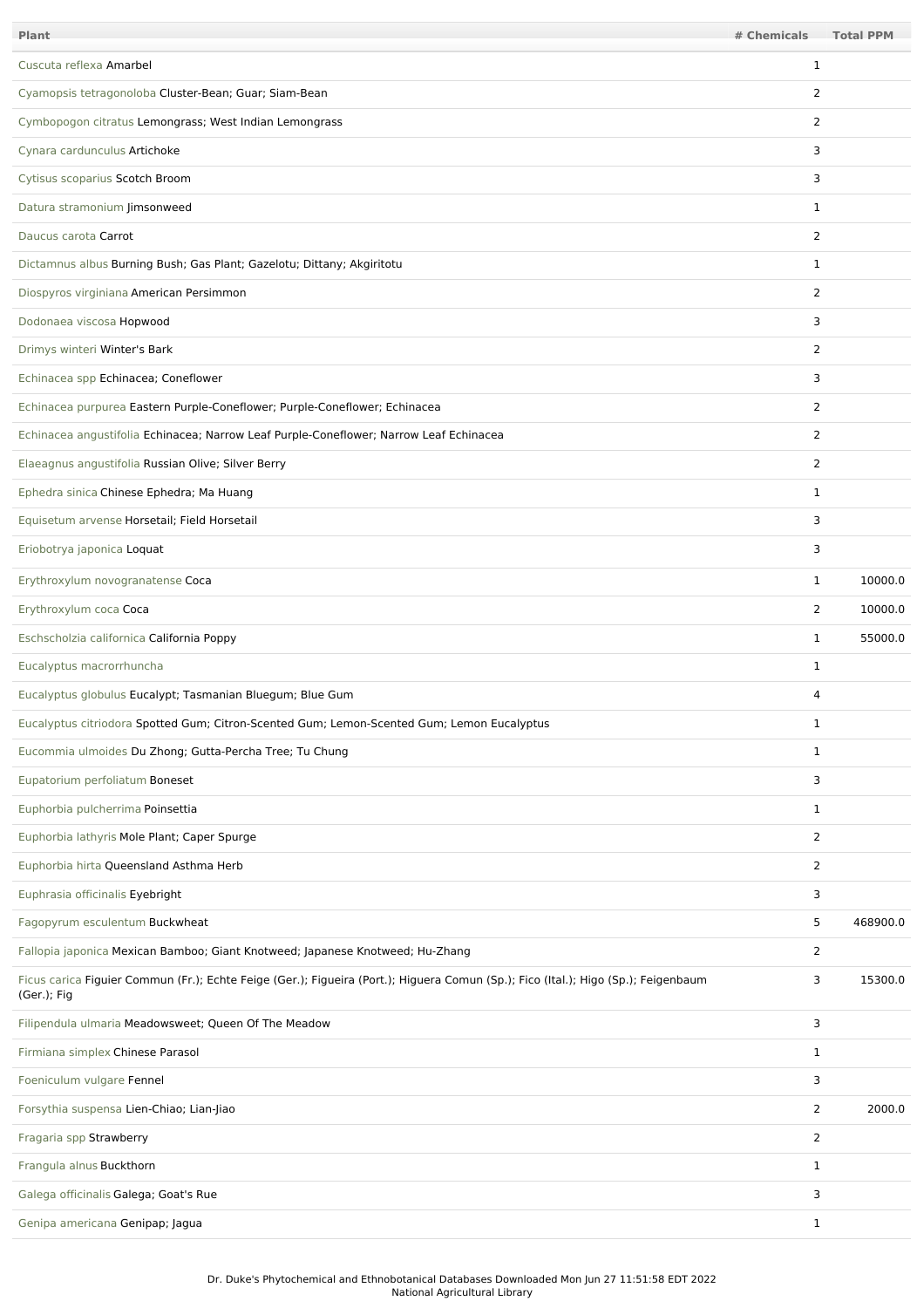| Plant                                                                                                                                         | # Chemicals    | <b>Total PPM</b> |
|-----------------------------------------------------------------------------------------------------------------------------------------------|----------------|------------------|
| Geranium thunbergii Oriental Geranium; Gennoshiouko                                                                                           | 3              |                  |
| Ginkgo biloba Ginkgo; Maidenhair Tree                                                                                                         | 5              |                  |
| Glechoma hederacea Alehoof                                                                                                                    | $\mathbf{1}$   |                  |
| Gleditsia triacanthos Honey Locust                                                                                                            | $\mathbf 1$    |                  |
| Glycine max Soybean                                                                                                                           | 6              |                  |
| Glycyrrhiza uralensis Chinese Licorice; Gan-Cao; Kan-Tsao                                                                                     | 3              |                  |
| Glycyrrhiza glabra Licorice; Smooth Licorice; Commom Licorice; Licorice-Root                                                                  | 4              |                  |
| Gossypium sp Cotton                                                                                                                           | 3              |                  |
| Guazuma ulmifolia Bay Cedar                                                                                                                   | 1              |                  |
| Guazuma tomentosa                                                                                                                             | $\overline{2}$ |                  |
| Haematoxylum campechianum Campechy; Logwood                                                                                                   | $\mathbf 1$    |                  |
| Hamamelis virginiana Witch Hazel                                                                                                              | $\overline{2}$ |                  |
| Harpagophytum procumbens Grapple Plant; Devil's Claw                                                                                          | $\mathbf 1$    |                  |
| Hedera helix Ivy                                                                                                                              | $\mathbf{1}$   |                  |
| Helianthemum glomeratum                                                                                                                       | $\mathbf 1$    |                  |
| Helianthus annuus Sunflower; Girasol                                                                                                          | $\mathbf{1}$   | 1220.0           |
| Hemidesmus indicus Indian Sarsaparilla                                                                                                        | $\mathbf 1$    |                  |
| Hibiscus syriacus Mukuge (Jap.); Rose Of Sharon; Hachisu (Jap.); Shrub Althaea                                                                | $\mathbf{1}$   |                  |
| Hibiscus rosa-sinensis Chinese hibiscus; Shoe-flower                                                                                          | $\overline{2}$ |                  |
| Hippophae rhamnoides Yellow Spine; Sea Buckthorn; Sallow Thorn                                                                                | $\overline{2}$ |                  |
| Holarrhena pubescens Kurchi; Zhi Xie Mu; Tellicherry Bark; Conessi                                                                            | $\overline{2}$ |                  |
| Hordeum vulgare Barleygrass; Barley                                                                                                           | $\overline{2}$ |                  |
| Houttuynia cordata Dokudami; Fishwort; Yu Xing Cao                                                                                            | 2              |                  |
| Humulus lupulus Hops                                                                                                                          | 4              | 4000.0           |
| Hura crepitans Sandbox Tree                                                                                                                   | 1              |                  |
| Hydrangea paniculata Peegee                                                                                                                   | 1              | 82000.0          |
| Hydrangea arborescens Hydrangea; Smooth Hydrangea                                                                                             | 3              |                  |
| Hyoscyamus niger Henbane                                                                                                                      | 1              |                  |
| Hypericum perforatum Goatweed; Common St. Johnswort; St. John's-wort; Klamath Weed; Hypericum                                                 | 5              |                  |
| Ilex paraguariensis Mate; Paraguay Tea; South American Holly                                                                                  | 4              | 51000.0          |
| Illicium verum Sternanis (Ger.); anis de China (Sp.); Chinese Star Anise; Chinesischer Sternanis (Ger.); Star Anise; anis estrellado<br>(Sp.) | $\mathbf{1}$   |                  |
| Inula helenium Elecampane                                                                                                                     | $\mathbf{1}$   |                  |
| Ipomoea batatas Sweet Potato                                                                                                                  | $\mathbf{1}$   |                  |
| Iris x germanica Orris                                                                                                                        | 1              |                  |
| Isatis tinctoria Dyer's Woad                                                                                                                  | $\overline{2}$ |                  |
| Jatropha gossypifolia Spanish Physic Nut                                                                                                      | $\mathbf 1$    |                  |
| Jatropha curcas Physic Nut; Purging Nut                                                                                                       | 1              |                  |
| Juglans regia English Walnut                                                                                                                  | $\overline{2}$ |                  |
| Juglans nigra Black Walnut                                                                                                                    | 1              |                  |
| Juniperus macropoda Indian Juniper; Himalayan Juniper                                                                                         | 1              |                  |
| Juniperus communis Common Juniper; Juniper                                                                                                    | 4              |                  |
| Kalanchoe spathulata Beach Bells                                                                                                              | $\overline{2}$ |                  |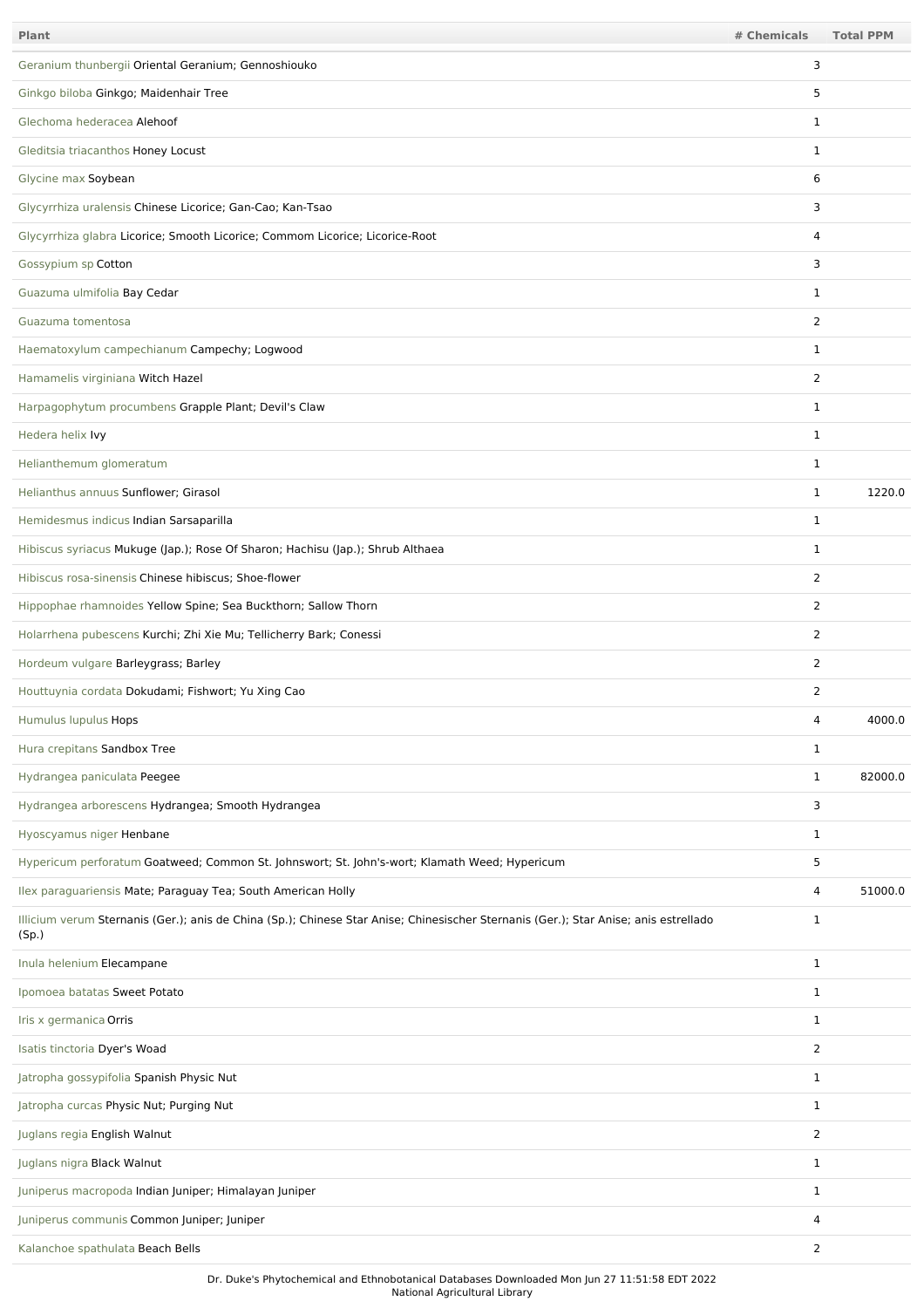| <b>Plant</b>                                                                                                                                                                                                                                        | # Chemicals    | <b>Total PPM</b> |
|-----------------------------------------------------------------------------------------------------------------------------------------------------------------------------------------------------------------------------------------------------|----------------|------------------|
| Kalanchoe pinnata Air Plant; Siempre Viva                                                                                                                                                                                                           | 2              |                  |
| Lactuca sativa Lettuce                                                                                                                                                                                                                              | 2              |                  |
| Laurus nobilis Laurel; Grecian Laurel; Sweet Bay; Bay Laurel; Bay; Bayleaf                                                                                                                                                                          | 4              |                  |
| Ledum palustre Wild Rosemary; Marsh Tea                                                                                                                                                                                                             | $\mathbf 1$    |                  |
| Leonurus cardiaca Motherwort                                                                                                                                                                                                                        | $\overline{2}$ |                  |
| Ligustrum lucidum Glossy Privet; Chinese Privet; Ligustri Fructus; Privet; White Waxtree                                                                                                                                                            | 2              |                  |
| Ligustrum japonicum Ligustri Fructus; Japanese Privet                                                                                                                                                                                               | 2              |                  |
| Limonia acidissima Wood-Apple; Manzana De Elefante; Elephant Apple                                                                                                                                                                                  | 2              |                  |
| Linum usitatissimum Linseed; Flax                                                                                                                                                                                                                   | 2              |                  |
| Lippia graveolens Oregano                                                                                                                                                                                                                           | $\mathbf{1}$   | 310.0            |
| Lippia dulcis Sweet Herb                                                                                                                                                                                                                            | $\mathbf 1$    |                  |
| Ludwigia perennis Perennial ludwigia                                                                                                                                                                                                                | $\mathbf{1}$   |                  |
| Ludwigia epilobioides Fireweed ludwigia                                                                                                                                                                                                             | 2              |                  |
| Ludwigia adscendens Ascending ludwigia                                                                                                                                                                                                              | $\mathbf{1}$   |                  |
| Lycium chinense Gou Qi (Chin.); Lyciet de Chine (Fr.); Wolfberry; Chinese Wolfberry; Spina Santa Cinese (Ital.); Kaukichai<br>(Malays.); Chinese Boxthorn; Daun Koki (Indones.); Kuko (Jap.); Chinese Matrimony Vine; Chinesischer Bocksdorn (Ger.) | 3              |                  |
| Lycopersicon esculentum Tomato                                                                                                                                                                                                                      | 4              | 48000.0          |
| Lythrum salicaria Purple Loosestrife                                                                                                                                                                                                                | $\overline{2}$ |                  |
| Maclura pomifera Hedge Apple; Osage-Orange                                                                                                                                                                                                          | $\overline{4}$ |                  |
| Magnolia officinalis Magnolia-Bark; Hou Pu; Chinese Magnolia                                                                                                                                                                                        | 2              |                  |
| Magnolia kobus Xin-Yi; Hsin-I                                                                                                                                                                                                                       | 3              | 1000.0           |
| Magnolia denudata Xin-Yi; Hsin-I                                                                                                                                                                                                                    | 3              |                  |
| Malus domestica Apple                                                                                                                                                                                                                               | 4              | 526.0            |
| Mangifera indica Mango                                                                                                                                                                                                                              | 2              |                  |
| Maranta arundinacea Arrowroot; Bermuda Arrowroot                                                                                                                                                                                                    | 1              |                  |
| Marrubium vulgare White Horehound; Horehound                                                                                                                                                                                                        | $\overline{2}$ |                  |
| Matricaria recutita Wild Camomile; Annual Camomile; German Camomile                                                                                                                                                                                 | 3              |                  |
| Medicago sativa Lucerne; Alfalfa                                                                                                                                                                                                                    | 2              |                  |
| Melaleuca leucadendra Cajeput                                                                                                                                                                                                                       | 1              |                  |
| Melia azedarach Chinaberry                                                                                                                                                                                                                          | 3              |                  |
| Melilotus officinalis Yellow Sweetclover                                                                                                                                                                                                            | $\overline{2}$ |                  |
| Mentha x piperita Peppermint                                                                                                                                                                                                                        | 1              |                  |
| Menyanthes trifoliata Water Trefoil; Bog Myrtle; Buckbean; Marsh Clover; Bogbean; Marsh Trefoil                                                                                                                                                     | 3              |                  |
| Mercurialis annua Annual Mercury                                                                                                                                                                                                                    | $\mathbf 1$    |                  |
| Monarda didyma Beebalm; Oswego Tea                                                                                                                                                                                                                  | $\mathbf 1$    |                  |
| Morinda citrifolia Indian Mulberry; Noni                                                                                                                                                                                                            | 1              |                  |
| Moringa oleifera Horseradish Tree; Ben Nut; Jacinto (Sp.); Benzolive Tree; Drumstick Tree; Moringa; West Indian Ben                                                                                                                                 | $\overline{2}$ |                  |
| Morus alba Sang-Pai-Pi; White Mulberry                                                                                                                                                                                                              | 3              | 120000.0         |
| Musa x paradisiaca Banana; Plantain                                                                                                                                                                                                                 | 3              |                  |
| Myristica fragrans Muskatnussbaum (Ger.); nogal moscado (Sp.); nuez moscada (Sp.); Mace; Nutmeg                                                                                                                                                     | 2              |                  |
| Nandina domestica Heavenly Bamboo; Nanten (Jap.); Sacred Bamboo; Southern Heaven Bamboo                                                                                                                                                             | 1              |                  |
| Nasturtium officinale Watercress; Berro                                                                                                                                                                                                             | 1              |                  |
| Nelumbo nucifera Water Lotus                                                                                                                                                                                                                        | 3              |                  |

Dr. Duke's Phytochemical and Ethnobotanical Databases Downloaded Mon Jun 27 11:51:58 EDT 2022 National Agricultural Library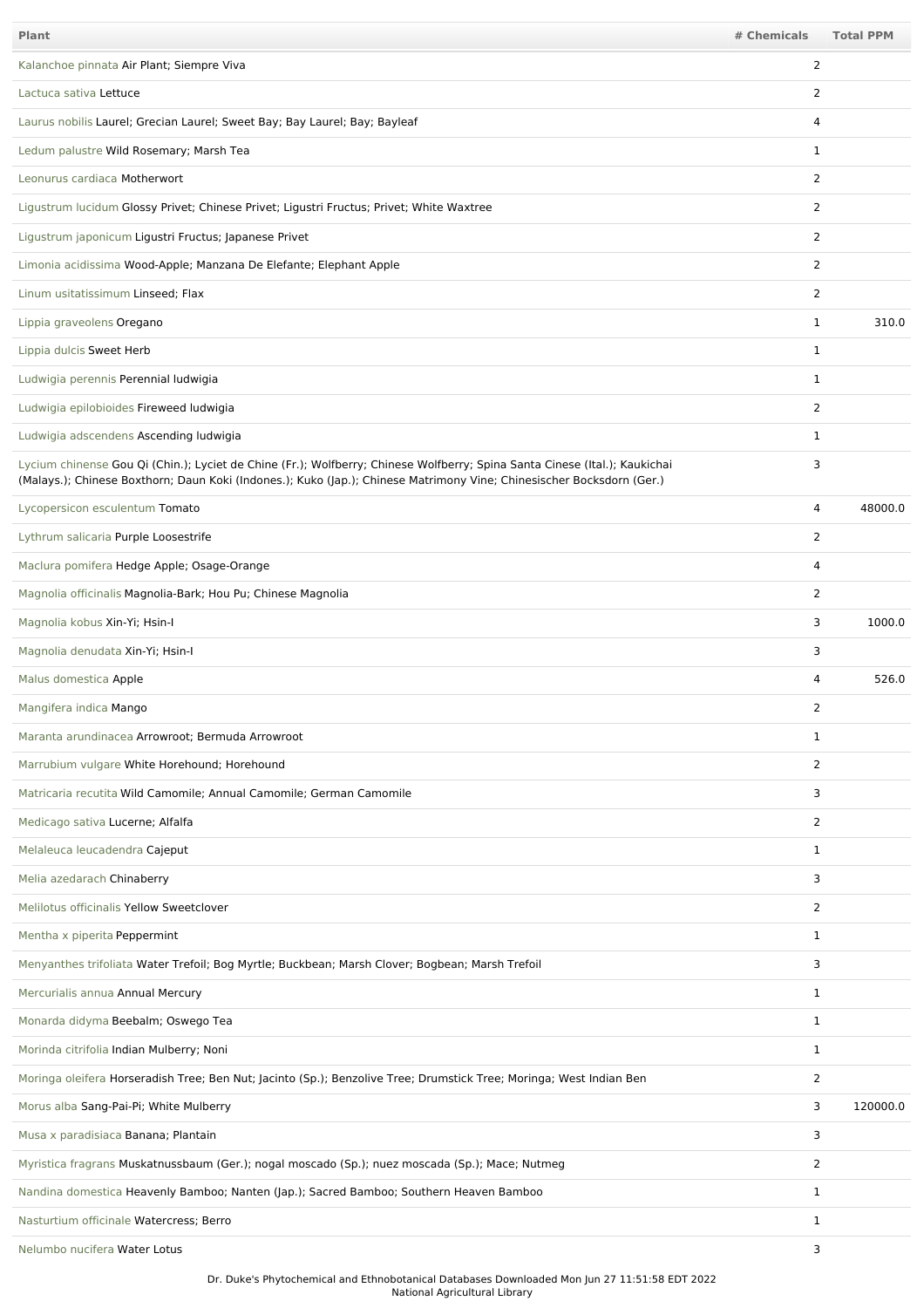| Plant                                                                                                                                                                                                                                 | # Chemicals    | Total PPM |
|---------------------------------------------------------------------------------------------------------------------------------------------------------------------------------------------------------------------------------------|----------------|-----------|
|                                                                                                                                                                                                                                       |                |           |
| Nerium oleander Oleander                                                                                                                                                                                                              | 2              |           |
| Nicotiana tabacum Tobacco                                                                                                                                                                                                             | 3              | 20000.0   |
| Nicotiana glauca Tree Tobacco                                                                                                                                                                                                         | $\mathbf{1}$   | 42000.0   |
| Nigella sativa Black Caraway; Nutmeg-Flower; Black Cumin; Roman Coriander; Fennel-Flower                                                                                                                                              | $\mathbf{1}$   |           |
| Ocimum tenuiflorum Anise-Scented Basil                                                                                                                                                                                                | $\mathbf{1}$   |           |
| Ocimum basilicum Basil; Sweet Basil; Cuban Basil                                                                                                                                                                                      | $\overline{4}$ |           |
| Oenothera biennis Evening-Primrose                                                                                                                                                                                                    | 2              | 414000.0  |
| Olea europaea Olive                                                                                                                                                                                                                   | 3              |           |
| Ononis spinosa Spiny Restharrow; Restharrow; Hauhechel (Ger.)                                                                                                                                                                         | 3              |           |
| Opuntia ficus-indica Nopalito; Prickly Pear; Indian Fig; Nopal                                                                                                                                                                        | 2              |           |
| Origanum vulgare Common Turkish Oregano; Wild Oregano; Oregano; European Oregano; Pot Marjoram; Wild Marjoram                                                                                                                         | 6              |           |
| Origanum majorana Marjoram; Sweet Marjoram                                                                                                                                                                                            | 3              |           |
| Paeonia suffruticosa Tree Peony; Moutan; Moutan Peony                                                                                                                                                                                 | 2              |           |
| Paeonia officinalis Double Peony                                                                                                                                                                                                      | $\mathbf{1}$   |           |
| Paeonia moutan Moutan; Tree Peony                                                                                                                                                                                                     | 2              |           |
| Paeonia lactiflora White Peony; Peony; Common Garden Peony; Bai Shao (Chinese); Chih-Shao                                                                                                                                             | 2              |           |
| Panax quinquefolius American Ginseng; Ginseng                                                                                                                                                                                         | $\mathbf{1}$   |           |
| Panax notoginseng Sanchi Ginseng                                                                                                                                                                                                      | $\mathbf{1}$   |           |
| Panax ginseng Oriental Ginseng; Chinese Ginseng; Ginseng; Korean Ginseng                                                                                                                                                              | $\mathbf{1}$   |           |
| Papaver somniferum Poppyseed Poppy; Opium Poppy                                                                                                                                                                                       | $\mathbf{1}$   | 840.0     |
| Papaver bracteatum Great Scarlet Poppy                                                                                                                                                                                                | 1              |           |
| Passiflora incarnata Manzana de Mayo; Mayapple; Passionflower                                                                                                                                                                         | 5              |           |
| Pastinaca sativa Parsnip                                                                                                                                                                                                              | 3              |           |
| Paullinia yoko Yoko                                                                                                                                                                                                                   | $\mathbf{1}$   | 54600.0   |
| Paullinia cupana Guarana                                                                                                                                                                                                              | 3              | 155800.0  |
| Perilla frutescens Perilla                                                                                                                                                                                                            | $\mathbf{1}$   |           |
| Persea americana Avocado                                                                                                                                                                                                              | $\mathbf{1}$   |           |
| Petasites japonicus Butterbur                                                                                                                                                                                                         | $\mathbf{1}$   |           |
| Petasites hybridus European Butterbur                                                                                                                                                                                                 | $\mathbf{1}$   |           |
| Petroselinum crispum Parsley                                                                                                                                                                                                          | 4              | 60000.0   |
| Phaseolus vulgaris String Bean; Black Bean; French Bean; Snap Bean; Wax Bean; Field Bean; Haricot Bean; Kidney Bean; Garden<br>Bean; Dwarf Bean; Flageolet Bean; Haricot Vert; Haricot; Green Bean; Navy Bean; Popping Bean; Pop Bean | $\mathbf{1}$   |           |
| Phaseolus lunatus Butter Bean; Lima Bean                                                                                                                                                                                              | $\mathbf{1}$   |           |
| Phaseolus aborigineus                                                                                                                                                                                                                 | $\mathbf{1}$   |           |
| Phoenix dactylifera Date Palm                                                                                                                                                                                                         | $\overline{2}$ |           |
| Phyllanthus niruri Seed On The Leaf                                                                                                                                                                                                   | $\overline{2}$ |           |
| Phyllanthus emblica Myrobalan; Emblic                                                                                                                                                                                                 | 3              |           |
| Phyllanthus amarus                                                                                                                                                                                                                    | $\mathbf{1}$   |           |
| Physalis peruviana Cape Gooseberry; Ground Cherry                                                                                                                                                                                     | $\overline{2}$ |           |
| Pimpinella anisum Sweet Cumin; Anise                                                                                                                                                                                                  | $\overline{2}$ |           |
| Pinus sylvestris Scotch Pine                                                                                                                                                                                                          | $\overline{2}$ |           |
| Pinus strobus White Pine; Eastern White Pine                                                                                                                                                                                          | $\mathbf{1}$   |           |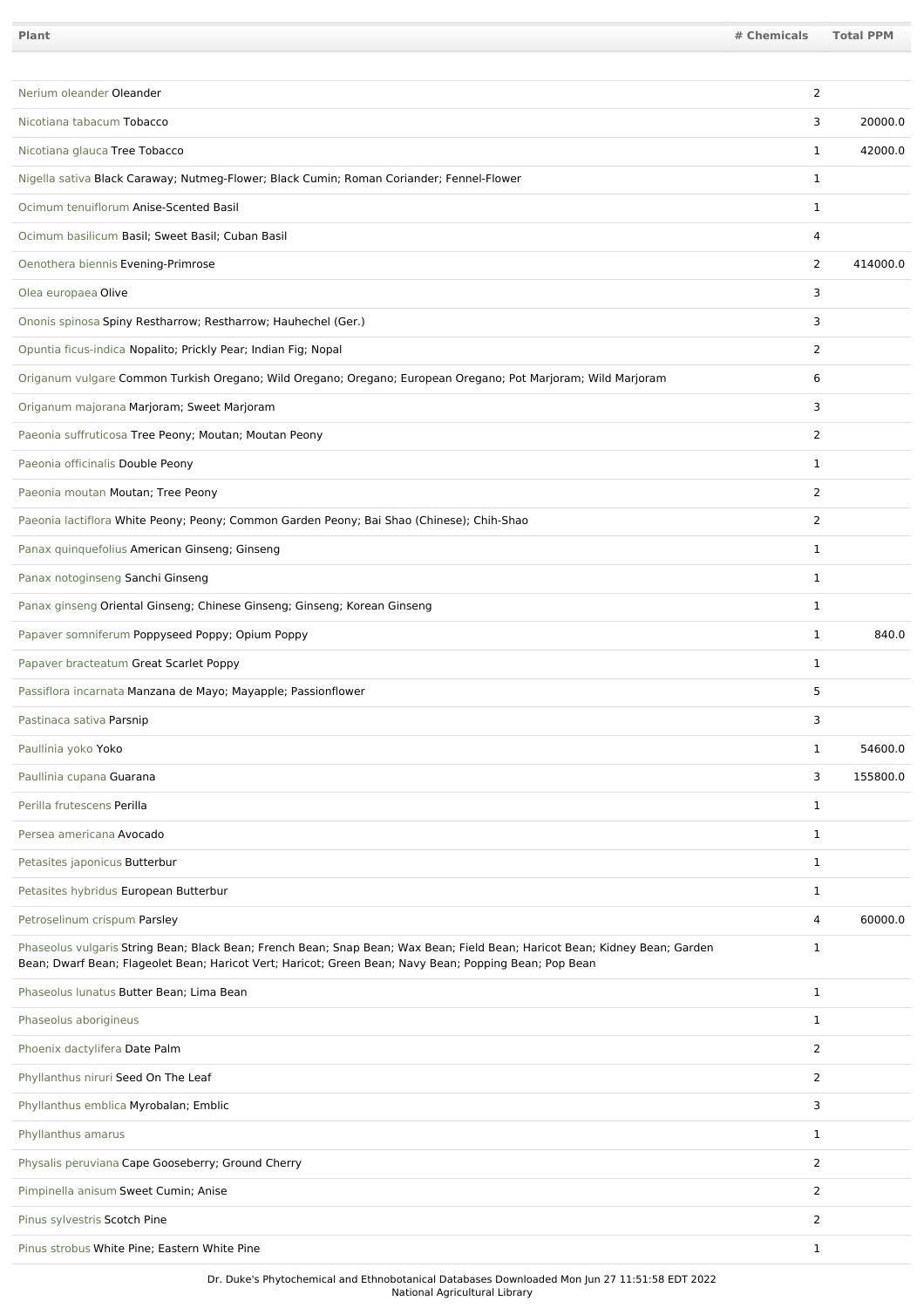| Plant                                                                                                                                                                | # Chemicals    | <b>Total PPM</b> |
|----------------------------------------------------------------------------------------------------------------------------------------------------------------------|----------------|------------------|
| Pinus mugo Swiss Mountain Pine; Dwarf Pine                                                                                                                           | $\overline{2}$ |                  |
| Piper nigrum Black Pepper; Pepper; White Pepper                                                                                                                      | 3              |                  |
| Pistacia lentiscus Chios Mastictree; Mastictree; Lentisco (Sp.); Mastic; Mastixbaum (Ger.)                                                                           | $\overline{2}$ |                  |
| Pisum sativum Pea                                                                                                                                                    | $\mathbf{1}$   | 1000.0           |
| Plumeria acutifolia Frangipani                                                                                                                                       | 3              |                  |
| Podophyllum pleianthum Chinese Mayapple                                                                                                                              | 2              |                  |
| Podophyllum peltatum Mayapple                                                                                                                                        | $\overline{2}$ | 100000.0         |
| Podophyllum hexandrum Himalayan Mayapple                                                                                                                             | 2              |                  |
| Polygonum hydropiperoides Mild Water Pepper                                                                                                                          | 2              |                  |
| Polygonum hydropiper Common Smartweed                                                                                                                                | 3              | 60000.0          |
| Polygonum aviculare Prostrate Knotweed                                                                                                                               | 2              |                  |
| Populus tacamahacca Balm Of Gilead                                                                                                                                   | 2              |                  |
| Prosopis juliflora Mesquite                                                                                                                                          | 1              |                  |
| Prunella vulgaris Heal-All; Self-Heal                                                                                                                                | 3              |                  |
| Prunus spinosa Sloe; Blackthorn                                                                                                                                      | 3              |                  |
| Prunus serotina Wild Cherry; Black Cherry                                                                                                                            | 2              |                  |
| Prunus persica Peach                                                                                                                                                 | 3              |                  |
| Prunus laurocerasus Cherry Laurel                                                                                                                                    | 2              |                  |
| Prunus dulcis Almond                                                                                                                                                 | 2              |                  |
| Prunus domestica Plum                                                                                                                                                | $\overline{2}$ |                  |
| Prunus cerasus Sour Cherry                                                                                                                                           | 4              |                  |
| Prunus armeniaca Apricot                                                                                                                                             | 3              | 35400.0          |
| Psidium guajava Guava                                                                                                                                                | 1              |                  |
| Psidium cattleianum Strawberry Guava                                                                                                                                 | 2              |                  |
| Psoralea esculenta Prairie Potato; Indian Bread-Root; Prairie Apple; Indian Turnip; Breadroot; Prairie Turnip                                                        | 1              |                  |
| Pteridium aquilinum Bracken Fern; Bracken                                                                                                                            | 2              |                  |
| Pterocarpus marsupium bijasal; Indian Kino; Malabar Kino                                                                                                             | $\mathbf{1}$   |                  |
| Pueraria montana Kudsu; Kudzu                                                                                                                                        | 2              |                  |
| Punica granatum Pomegranate; Granatapfelbaum (Ger.); Mangrano (Sp.); Grenadier (Fr.); Romanzeiro (Port.); Granatapfelstrauch<br>(Ger.); Zakuro (Jap.); Granado (Sp.) | 3              |                  |
| Pyrus communis Pear                                                                                                                                                  | $\mathbf{1}$   | 56.0             |
| Quercus velutina Black Oak                                                                                                                                           | $\mathbf{1}$   |                  |
| Quercus robur English Oak                                                                                                                                            | $\mathbf{1}$   |                  |
| Quercus infectoria Gall Oak; Aleppo Oak; Dyer's Oak                                                                                                                  | $\mathbf{1}$   |                  |
| Quercus alba White Oak                                                                                                                                               | $\mathbf{1}$   |                  |
| Rauvolfia serpentina Serpentine Wood; Indian Snakeroot                                                                                                               | $\mathbf{1}$   |                  |
| Rheum rhabarbarum Rhubarb                                                                                                                                            | $\overline{2}$ | 12000.0          |
| Rheum palmatum Chinese Rhubarb                                                                                                                                       | $\mathbf{1}$   |                  |
| Rheum officinale Chinese Rhubarb                                                                                                                                     | $\overline{2}$ |                  |
| Rhododendron ponticum Pontic Alpenrose                                                                                                                               | $\mathbf{1}$   |                  |
| Rhododendron dauricum Chinese Alpenrose                                                                                                                              | 2              |                  |
| Rhus toxicodendron Poison Ivy                                                                                                                                        | $\overline{2}$ |                  |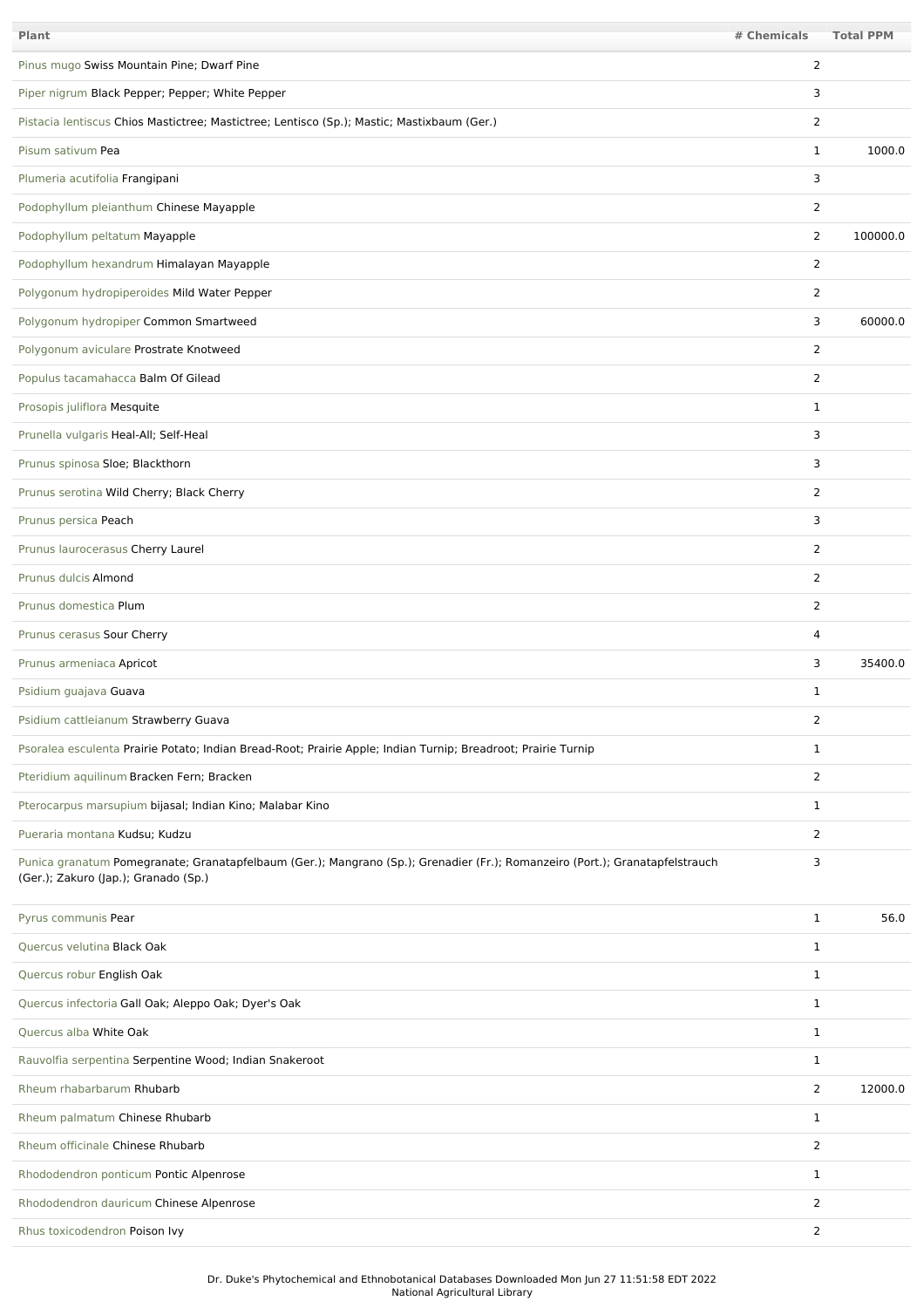| Plant                                                                                  | # Chemicals    | <b>Total PPM</b> |
|----------------------------------------------------------------------------------------|----------------|------------------|
| Rhus coriaria Sumac; Tanner's Sumac; Sicilian Sumac                                    | 1              |                  |
| Ribes uva-crispa Gooseberry                                                            | 1              |                  |
| Ribes nigrum Black Currant                                                             | 4              | 27600.0          |
| Ricinus communis Castorbean                                                            | 3              | 4000.0           |
| Robinia pseudoacacia Black Locust                                                      | $\mathbf 1$    |                  |
| Rosa spp Rose Hips                                                                     | $\mathbf 1$    |                  |
| Rosa multiflora Multiflora Rose                                                        | $\mathbf{1}$   |                  |
| Rosa damascena Damask Rose                                                             | $\overline{2}$ |                  |
| Rosa canina Dog Rose; Rose; Dogbrier                                                   | $\mathbf{1}$   |                  |
| Rubus idaeus Raspberry; Red Raspberry                                                  | 4              |                  |
| Rumex crispus Curly Dock; Sour Dock; Yellow Dock; Lengua De Vaca                       | 3              |                  |
| Rumex acetosella Sheep Sorrel                                                          | $\mathbf{1}$   | 10600.0          |
| Rumex acetosa Garden Sorrel                                                            | 3              | 25600.0          |
| Ruscus aculeatus Box-Holly; Butcher's Broom                                            | $\overline{2}$ | 800.0            |
| Ruta graveolens Rue                                                                    | $\overline{2}$ | 40000.0          |
| Salix sp.                                                                              | $\mathbf{1}$   |                  |
| Salix alba White Willow                                                                | 4              |                  |
| Sambucus nigra Black Elder; European Alder; European Elderberry; European Elder; Elder | 3              | 18400.0          |
| Sambucus canadensis Elderberry; Sweet Elder; American Elderberry; American Elder       | 2              | 73000.0          |
| Sanguisorba officinalis Greater Burnet                                                 | 3              |                  |
| Sanguisorba minor Small Burnet                                                         | $\overline{2}$ |                  |
| Sauvagesia erecta Yerba de san martin                                                  | 1              |                  |
| Schinus terebinthifolius Brazilian Peppertree                                          | $\overline{2}$ |                  |
| Schinus molle California Peppertree; Mastic-Tree; Peruvian Peppertree                  | 2              |                  |
| Scopolia carniolica Scopolia                                                           | $\mathbf{1}$   |                  |
| Selaginella delicatula                                                                 | $\mathbf{1}$   |                  |
| Selenicereus grandiflorus Queen-of-the-Night; Night-Blooming Cereus                    | $\mathbf{1}$   |                  |
| Senna occidentalis Coffee Senna                                                        | $\mathbf 1$    |                  |
| Serenoa repens Saw Palmetto; Scrub-Palmetto                                            | $\overline{2}$ |                  |
| Sesamum indicum Benneseed; Ajonjoli (Sp.); Beni; Sesamo (Sp.); Sesame                  | $\mathbf{1}$   |                  |
| Silybum marianum Milk Thistle; Lady's Thistle                                          | 3              |                  |
| Smilax china China Root                                                                | $\mathbf{1}$   |                  |
| Solanum tuberosum Potato                                                               | 3              |                  |
| Solidago virgaurea Woundwort; European Goldenrod                                       | $\overline{2}$ |                  |
| Solidago gigantea Early Goldenrod                                                      | 3              |                  |
| Sophora japonica Japanese Pagoda Tree                                                  | 3              | 868000.0         |
| Sophora angustifolia Narrowleaf Sophora                                                | 1              |                  |
| Sorbus aucubaria Rowan Berry                                                           | $\overline{2}$ |                  |
| Spartium junceum Genet; Weaver's Broom; Spanish Broom                                  | $\overline{2}$ |                  |
| Spinacia oleracea Spinach                                                              | 3              | 378.0            |
| Stellaria media Chickweed; Common Chickweed                                            | 1              |                  |
| Stevia rebaudiana Ca-A-E; Stevia; Sweet Leaf of Paraguay                               | $\mathbf{1}$   |                  |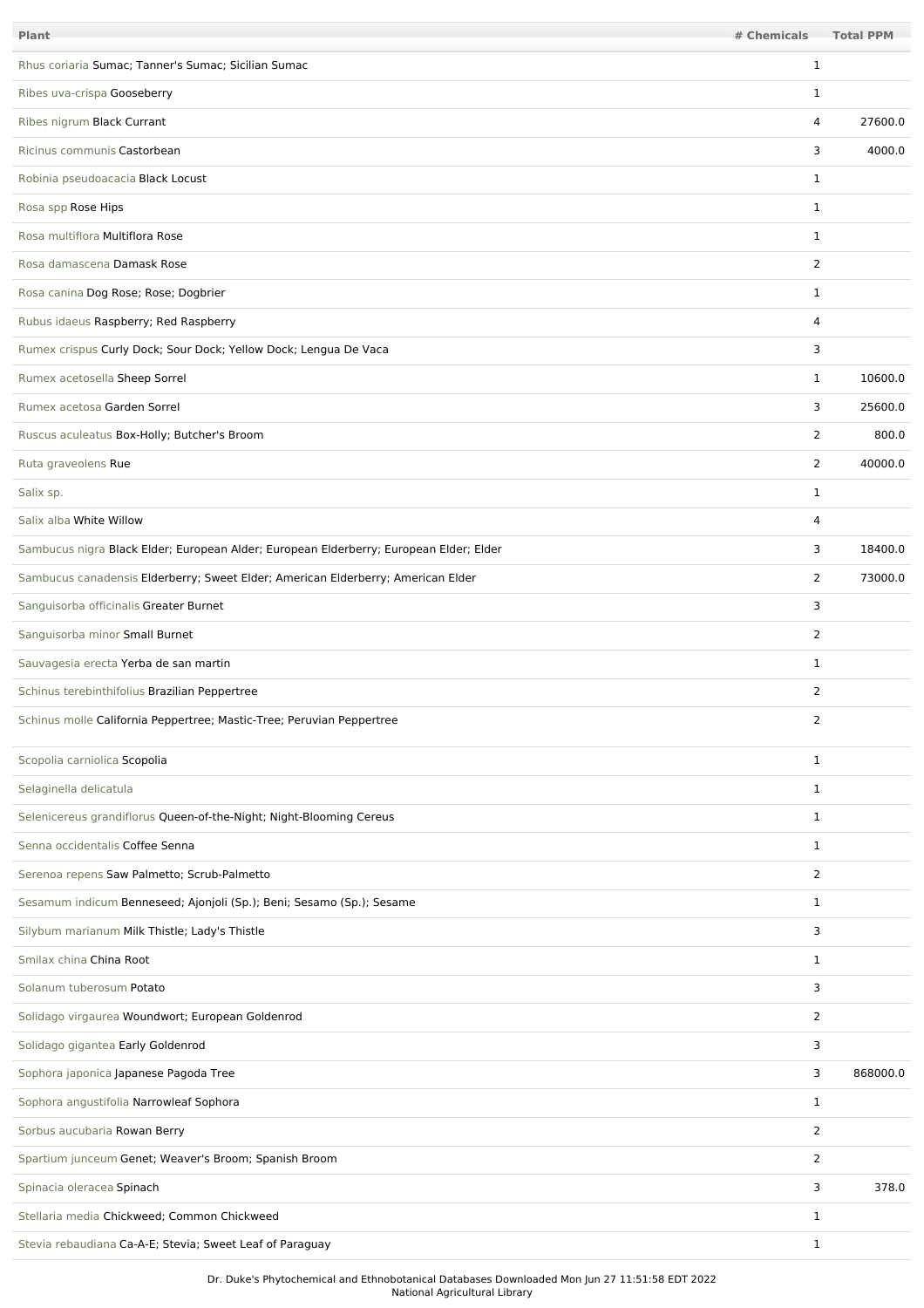| Plant                                                                                                                                                                                           | # Chemicals    | <b>Total PPM</b> |
|-------------------------------------------------------------------------------------------------------------------------------------------------------------------------------------------------|----------------|------------------|
| Syringa vulgaris Lilac                                                                                                                                                                          | 1              |                  |
| Syzygium aromaticum Clovetree; Clove                                                                                                                                                            | 2              |                  |
| Tabebuia impetiginosa Taheebo; Pau d'arco                                                                                                                                                       | $\mathbf 1$    |                  |
| Tagetes patula French Marigold                                                                                                                                                                  | 2              |                  |
| Tagetes minuta Wild Marigold; Dwarf Marigold; Mexican Marigold; Aztec Marigold; Muster John Henry; Stinking-Roger                                                                               | 1              |                  |
| Tagetes erecta Marigold; Aztec Marigold                                                                                                                                                         | 1              |                  |
| Tamarindus indica Indian Tamarind; Tamarind; Kilytree                                                                                                                                           | $\overline{2}$ |                  |
| Tanacetum vulgare Tansy                                                                                                                                                                         | $\mathbf{1}$   |                  |
| Taraxacum officinale Dandelion                                                                                                                                                                  | 1              |                  |
| Taxus baccata Common Yew                                                                                                                                                                        | 1              |                  |
| Tephrosia purpurea Purple Tephrosia; Wild Indigo                                                                                                                                                | $\mathbf 1$    |                  |
| Terminalia ivorensis Black Afara; Emire; Satinwood; Idigbo; Shinglewood; Blackbark; Brimstonewood                                                                                               | $\mathbf{1}$   |                  |
| Terminalia chebula Chebulic Myrobalan; Black Myrobalan; Myrobalan; Ink Nut                                                                                                                      | $\overline{2}$ |                  |
| Terminalia catappa Malabar Almond; Indian Almond; Tropical Almond                                                                                                                               | 3              |                  |
| Teucrium scorodonia Germander; Wood Germander                                                                                                                                                   | 1              |                  |
| Teucrium scordium Water Germander                                                                                                                                                               | $\overline{2}$ |                  |
| Teucrium polium Golden Germander                                                                                                                                                                | 1              |                  |
| Teucrium montanum Mountain Germander                                                                                                                                                            | 1              |                  |
| Teucrium botrys Field Germander                                                                                                                                                                 | $\mathbf 1$    |                  |
| Theobroma cacao Cacao                                                                                                                                                                           | $\overline{7}$ | 94300.0          |
| Theobroma bicolor Nicaraguan Cacao; Pataste                                                                                                                                                     | 3              |                  |
| Theobroma angustifolium Castarica; Emerald Cacao                                                                                                                                                | 3              |                  |
| Thespesia populnea Indian tulip tree                                                                                                                                                            | 2              |                  |
| Thevetia peruviana Chirca (Sp.); Yellow Oleander; Thevetie (Ger.); Loandro-Amarelo (Port.); Peruvian Yellow Oleander; Luckynut;<br>Adelfa Amarilla (Sp.); Oleandre Jaune (Fr.); Cabalonga (Sp.) | $\overline{2}$ |                  |
| Thuja occidentalis Northern White-Cedar; Arbor-Vitae                                                                                                                                            | $\mathbf{1}$   |                  |
| Thymus vulgaris Thyme; Garden Thyme; Common Thyme                                                                                                                                               | $\overline{2}$ |                  |
| Tilia sp. Linden; Basswood; Lime                                                                                                                                                                | $\mathbf{1}$   |                  |
| Tragopogon porrifolius Salsify                                                                                                                                                                  | $\overline{2}$ |                  |
| Tribulus terrestris Puncture-vine                                                                                                                                                               | 3              |                  |
| Tridax procumbens Mexican daisy; Coatbuttons                                                                                                                                                    | $\mathbf{1}$   |                  |
| Trifolium pratense Red Clover; Purple Clover; Cowgrass; Peavine Clover                                                                                                                          | $\overline{2}$ |                  |
| Trigonella foenum-graecum Fenugreek; Greek Hay; Alholva (Sp.); Bockshornklee (Ger.); Greek Clover                                                                                               | 5              |                  |
| Triticum aestivum Wheat                                                                                                                                                                         | $\mathbf{1}$   |                  |
| Tsuga canadensis Eastern Hemlock                                                                                                                                                                | $\mathbf{1}$   |                  |
| Turnera diffusa Damiana                                                                                                                                                                         | $\mathbf{1}$   |                  |
| Tussilago farfara Coltsfoot                                                                                                                                                                     | $\overline{2}$ | 7200.0           |
| Uncaria tomentosa Cat's Claw; Una de Gato; Garabato Amarillo                                                                                                                                    | $\mathbf{1}$   |                  |
| Uncaria guianensis Tambor Huasca; Una de Gato; Ungunagi; Garabato Colorado; Cat's Claw                                                                                                          | $\overline{2}$ |                  |
| Uncaria catechu Gambir; Pale Catechu                                                                                                                                                            | $\mathbf{1}$   |                  |
| Urginea maritima European Squill                                                                                                                                                                | $\mathbf{1}$   |                  |
| Urtica dioica European Nettle; Stinging Nettle                                                                                                                                                  | 3              |                  |